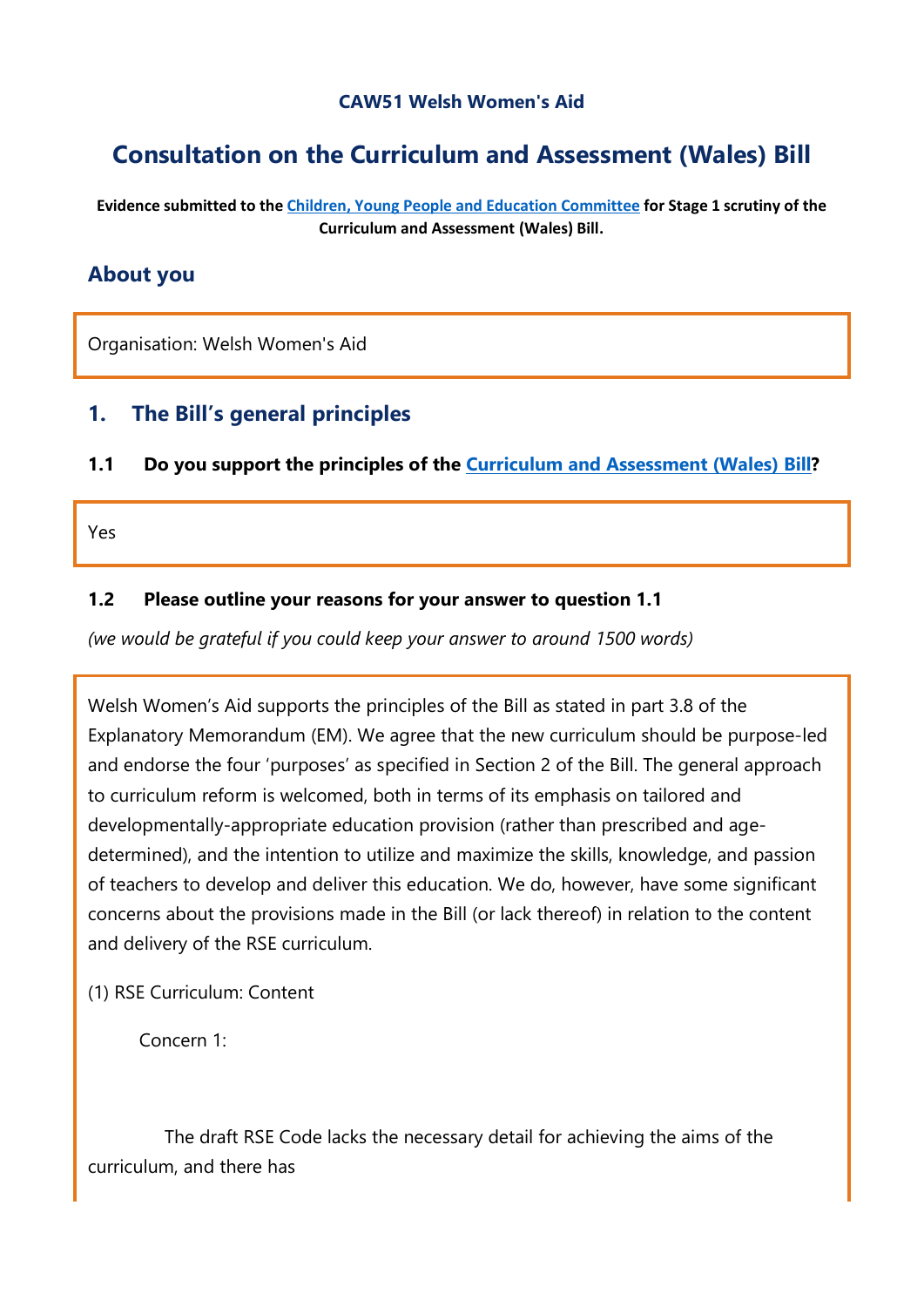been no assurance that the missing detail of the Code will be included in the accompanying statutory

guidance.

Recommendations:

 That the RSE Code includes further detail on the content, including specific topics which must be

 taught, with clear developmentally appropriate progression pathways and a clear statement on how the

RSE Code will be supported by the statutory guidance.

Welsh Women's Aid welcomes the proposal that Ministers, under section 8 of the Bill, will be required to issue an "RSE Code" setting out "themes and matters to be encompassed by the mandatory element of Relationships and Sexuality Education". While a general approach of non-prescription is, we believe, the right one for the wider curriculum, we also agree with the Minister for Education that, for RSE, there must be an exception.(1) We know that, currently, the content, quality, and quantity of RSE taught in schools is highly inconsistent and, in many places, inadequate.(2) We therefore support the stated aims of the RSE Curriculum to "improve the profile, quality and consistency of RSE" so that learners are supported to "become healthy, confident individuals who form positive relationships" and to ensure that learners "have access to a wide range of support and advice" (EM, para.3.53). That said, we are concerned that the draft RSE Code, as it currently stands, lacks the necessary detail for achieving these aims, and that there has been no assurance that the missing detail of the Code will be included in the accompanying statutory guidance.

The draft RSE Code identifies six broad thematic areas which, if retained in the final iteration of the Code, must be 'encompassed' in each (relevant) educational setting's RSE curriculum. While we support the inclusion of each of these thematic areas, we believe that there is a need to be more explicit about specific issues or concepts which these thematic areas ought to cover. We recognise that mandating specific 'topics' or 'issues' entails a departure from the general approach of 'non-prescription' employed in the development of the new curriculum. However, we believe that it is necessary to do so given the significant implications for child safeguarding and children's rights should these issues / concepts fail to be taught.

While RSE, like the rest of the curriculum, should be about maximizing well-being and helping children to achieve their potential, it is also has a more basic / fundamental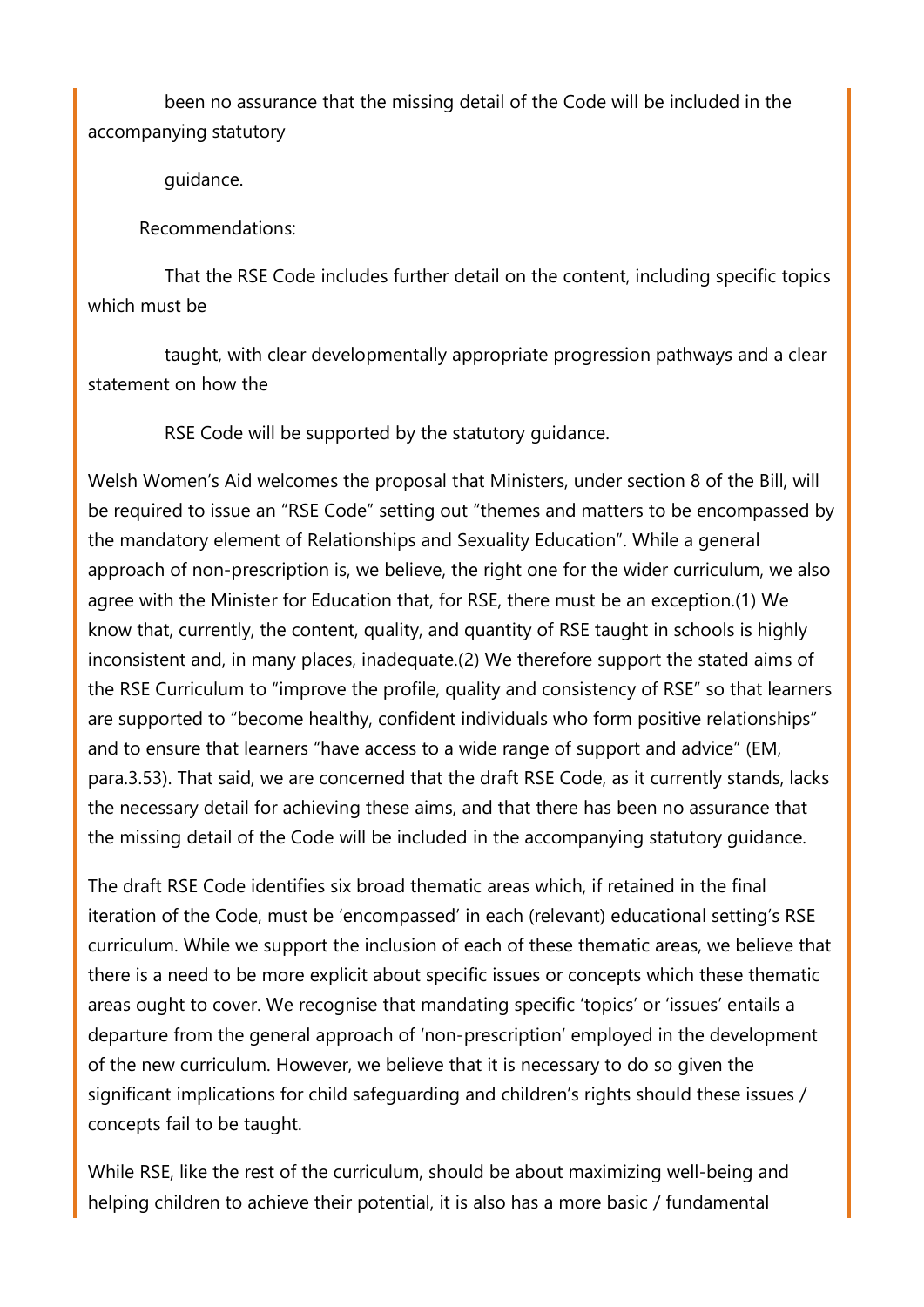function: keeping children safe. Children and young people experience many forms of VAWDASV – in their home, in their own intimate relationships, among peers, and – increasingly – online. For example:

 Teenage intimate relationship abuse: NSPCC reported that between a half and twothirds of young women

 aged 14-17 years old and between a third and two-thirds of young men have reported experiencing intimate

partner violence.(3)

 Sexual violence, including online: 31% of young women aged 18-24 report having experienced sexual abuse

 in childhood,(4) while reports of online sexual abuse, such as being exposed to online sexually explicit

 images, sharing sexual images/messages, and grooming, are also rising.(5) Up to 1 in 5 girls at secondary

 schools in Wales report that they have experienced unwanted touching, groping or kissing by a boy whilst in

 school at least once.(6) The NSPCC estimates that roughly a third of all child sexual abuse is perpetrated by

#### peers.(7)

 Domestic abuse: It is estimated that, across their lifetime, one in five children experience domestic abuse.(8)

 During 2018/19, 4,263 children and young people were known to access some form of specialist VAWDASV

 support in Wales. 1,070 children under 16 years of age were supported in refuge-based support services, and

 3,193 were supported by specialist domestic abuse community-based support/outreach services. In addition,

the helpline has provided support to the parents of an estimated 2,922 children.(9)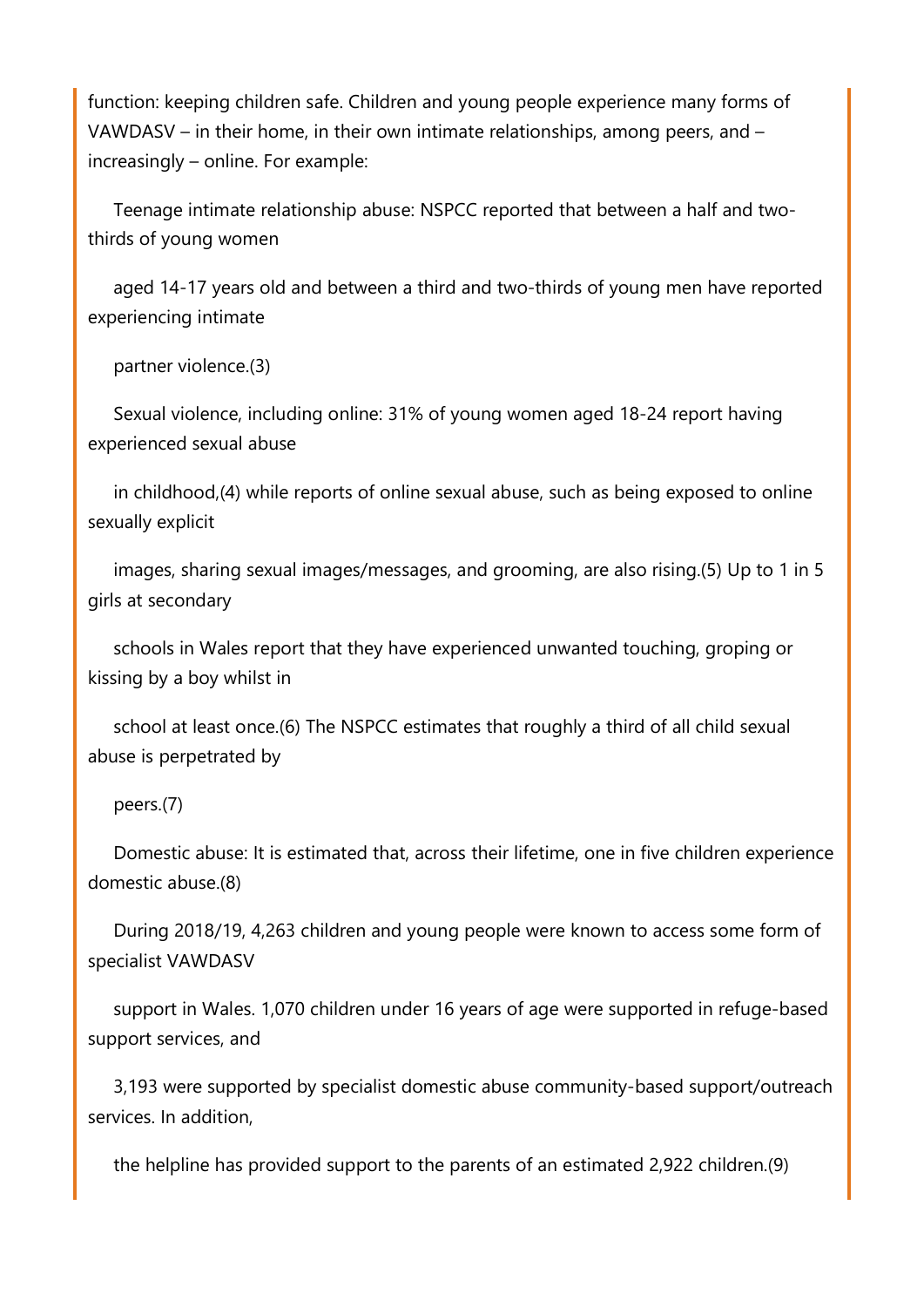Forced marriage and so-called 'honour-based' abuse: children made up 27 per cent of the victims supported

 and advised by the Forced Marriage Unit in 2019; more than half of these were under the age of 16 years.10

 Female genital mutilation: It is estimated that 24,000 girls under the age of 15 in the UK are at high risk of

 FGM.(11) 584 FGM Protection Orders had been made by the end of March 2020, since their introduction in

 July 2015.(12) The number of FGM Protection Orders made each year have been steadily increasing – with

 2018-19 and 2019-20 recording the highest number of year-on-year increases at 182 FGMPOs made each

#### year.(13)

Of significant concern is that many children and young people who experience abuse do not get the support they require.(14) While this may be in part due to the lack of services available, as well as insufficient training of practitioners to identify and respond to concerns / disclosures of abuse (see more on these points response to Q. 3.1), it is also the case that many children and young people do not recognize their experiences as constituting abuse, and /or think that it is 'normal'.(15)

If people are not taught that particular behaviours are abusive (or, rather, if harmful attitudes and beliefs relating to VAWDASV are not 'un-taught'), we should not expect them to recognise abusive behaviour and come forward to seek support. Nor should we expect their peers, staff, and community members to challenge abusive attitudes and behaviour. Attitudes and behaviours can only be challenged if they are first labelled and understood. Understanding that VAWDASV is both a cause and consequence of gender inequality, and taking steps through education to challenge harmful gendered norms and beliefs, is an essential part of the process of ending VAWDASV.

We know that changing the social and cultural norms which condone and reinforce VAWDASV takes years. In the meantime, children, young people and their families continue to face VAWDASV. Children need to be equipped with information and language to understand they have a right to safety, to recognise all forms of abusive or controlling behaviour, and know how to get support. If children continue to suffer without being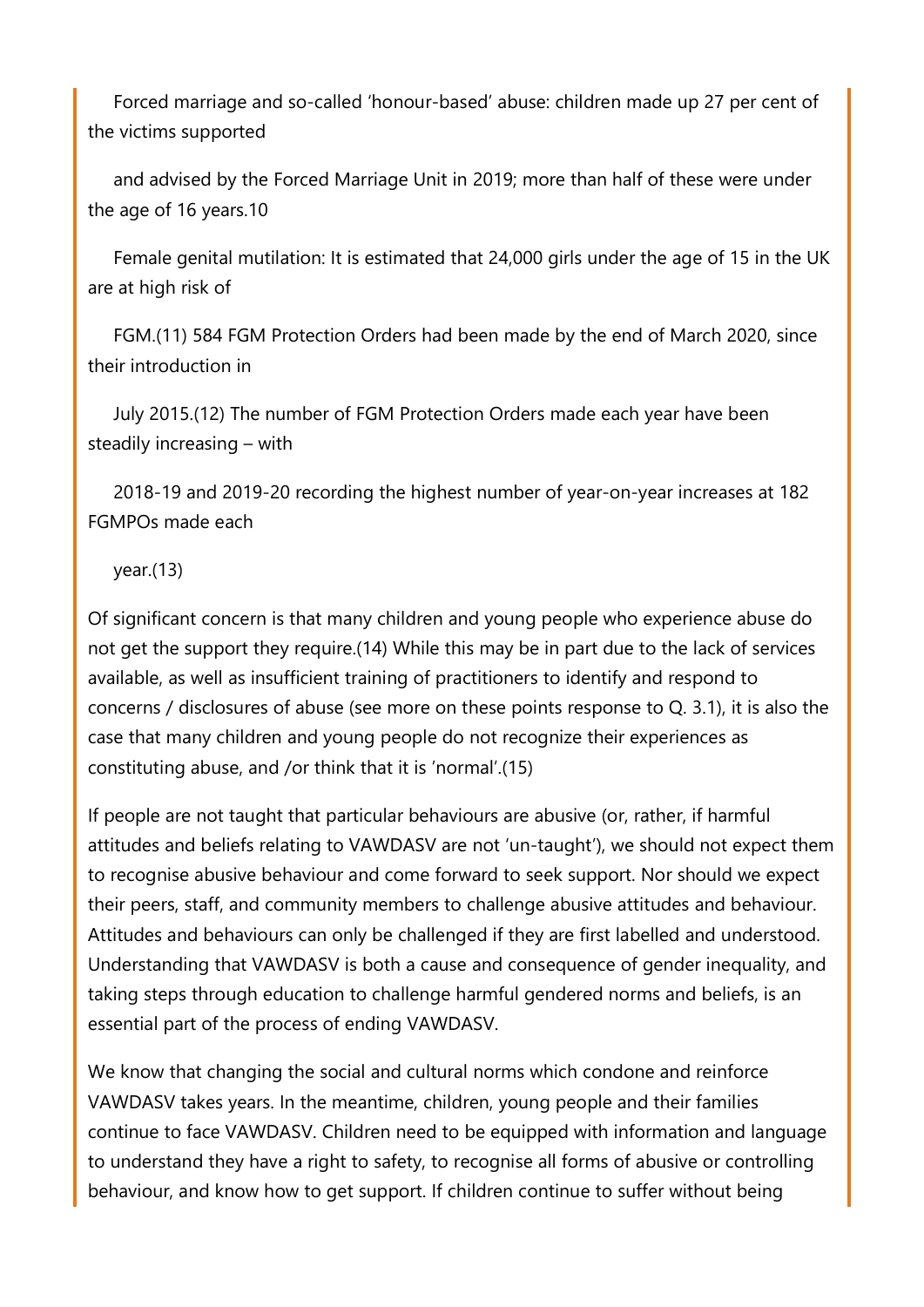heard, supported, and provided with the necessary information, the achievement of the overarching aims of the curriculum, as embodied by the 'four purposes', is likely to be impeded. Clearly, RSE alone will not solve the problem of VAWDASV, but it has a key role in ensuring that children and young people understand their rights (and gain an appreciation of, and advocate for, others' rights); helping them to be able to recognise what constitutes abuse as well as the role of gender inequality in causing and condoning abuse; and helping them to realise that support is available and how they can access it. (16) EV As such, we believe it is necessary to identify key topics which must be taught in the interest of improving children and young people's safety.

(2) RSE Curriculum: Delivery

Concern 2:

That the quality of RSE will continue to be highly variable across schools because:

 (a) The Code does not intend to legislate on the delivery of the curriculum – only its content;

 (b) There is no commitment for either the Code or statutory guidance to include the

 recommendations made by the SRE Expert Panel around the effective delivery of RSE, including

 the need for an RSE lead in each school and local authority and for training and RSE delivery to be

supported and informed by specialist services;

 (c) There is a lack of clarity around the meaning of embedding RSE in a "whole school approach" -

 facilitating cross-curricular learning on RSE is crucial but should bolster, not replace, lessons on

specific RSE topics.

Recommendations:

 At minimum, to include in the RSE Code the established 'embedding principles' as set out in the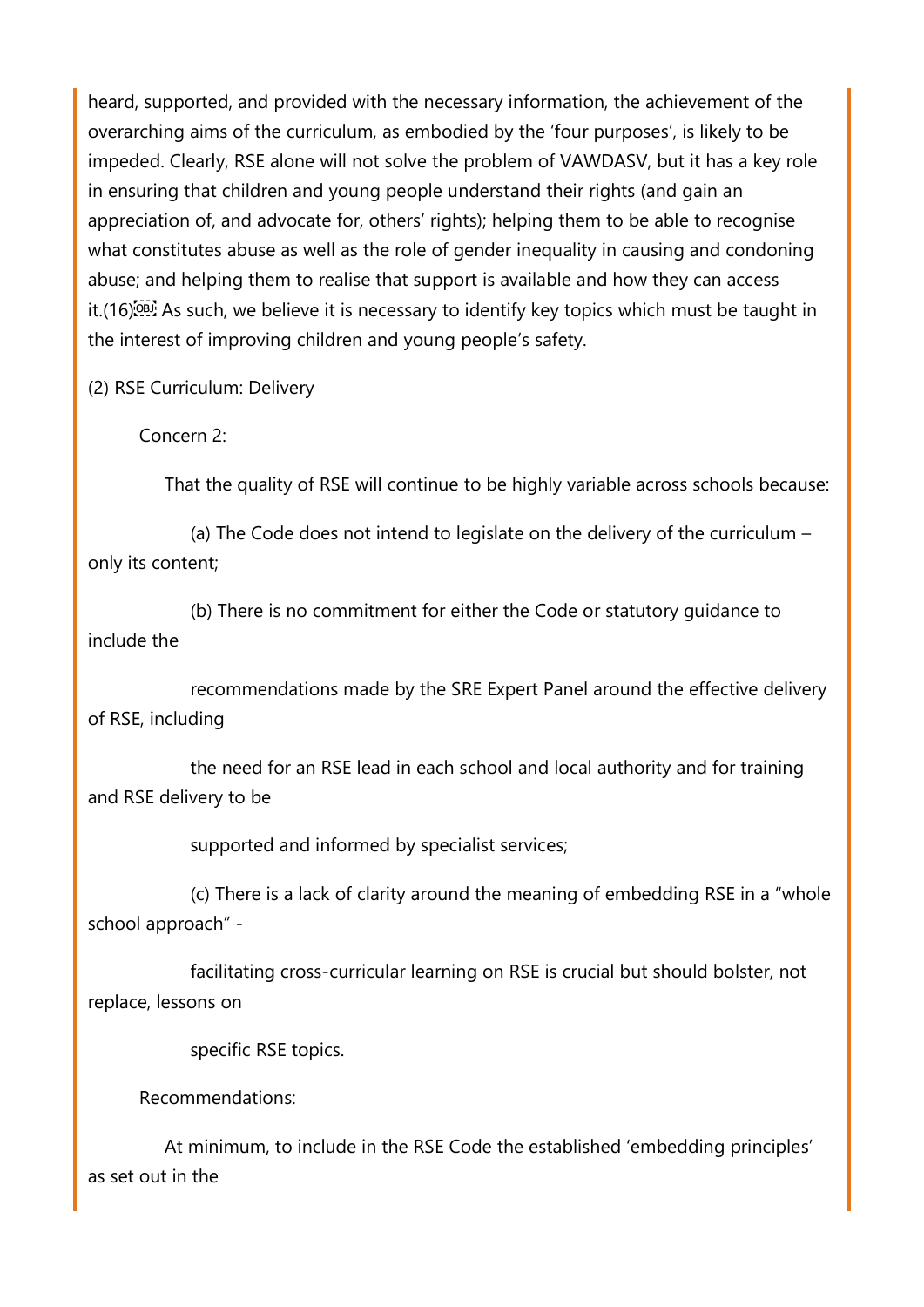Curriculum for Wales guidance and make a statement as to how the statutory guidance will support the

delivery of the curriculum.

 Make an explicit commitment in the Code to implementing 11 recommendations made by the SRE

 Expert Panel in 2017, and make provision for these to inform the statutory guidance.

 Make and explicit reference in the Code to the Welsh Government's Good Practice Guide: A Whole

 Education Approach to Violence against Women, Domestic Abuse & Sexual Violence in Wales as a

model of delivering RSE.

As the SRE Expert Panel pointed out (2017), how RSE is delivered is equally important as what is delivered. We welcome the intention for RSE to be delivered in a 'whole school approach' (EM, para.3.52). We know that individuals' and communities' attitudes towards, and acceptance of, VAWDASV are heavily influenced by social norms, structures, and practices which reinforce harmful ideas of 'gender roles' and of what constitutes 'masculine' or 'feminine' behaviour.(17) A recent study of more than 1,000 young men aged 18-24 found that a belief in rigid masculine stereotypes was the biggest predictor of their use of physical violence, sexual harassment, verbal bullying and cyber bullying - and at a rate of 25 times more accurate than a range of demographic variables.(18) Evidently, it is important that children and young people not only learn about different manifestations of abuse and that it is never OK - and never their fault - but also that these norms and stereotypes which reinforce VAWDASV are actively challenged throughout the whole school community. The Welsh Government's Good Practice Guide: A Whole Education Approach to Violence against Women, Domestic Abuse & Sexual Violence in Wales provides a good template for embedding the RSE curriculum in a 'whole school approach'. We believe that the Code would be strengthened by making a direct reference to this guidance as a model of delivering RSE in a comprehensive and 'whole school approach'.

We welcome the intention for RSE to be 'cross-cutting' - to be taught across all six AoLEs. This is central to a 'whole school approach' and is important in ensuring that we move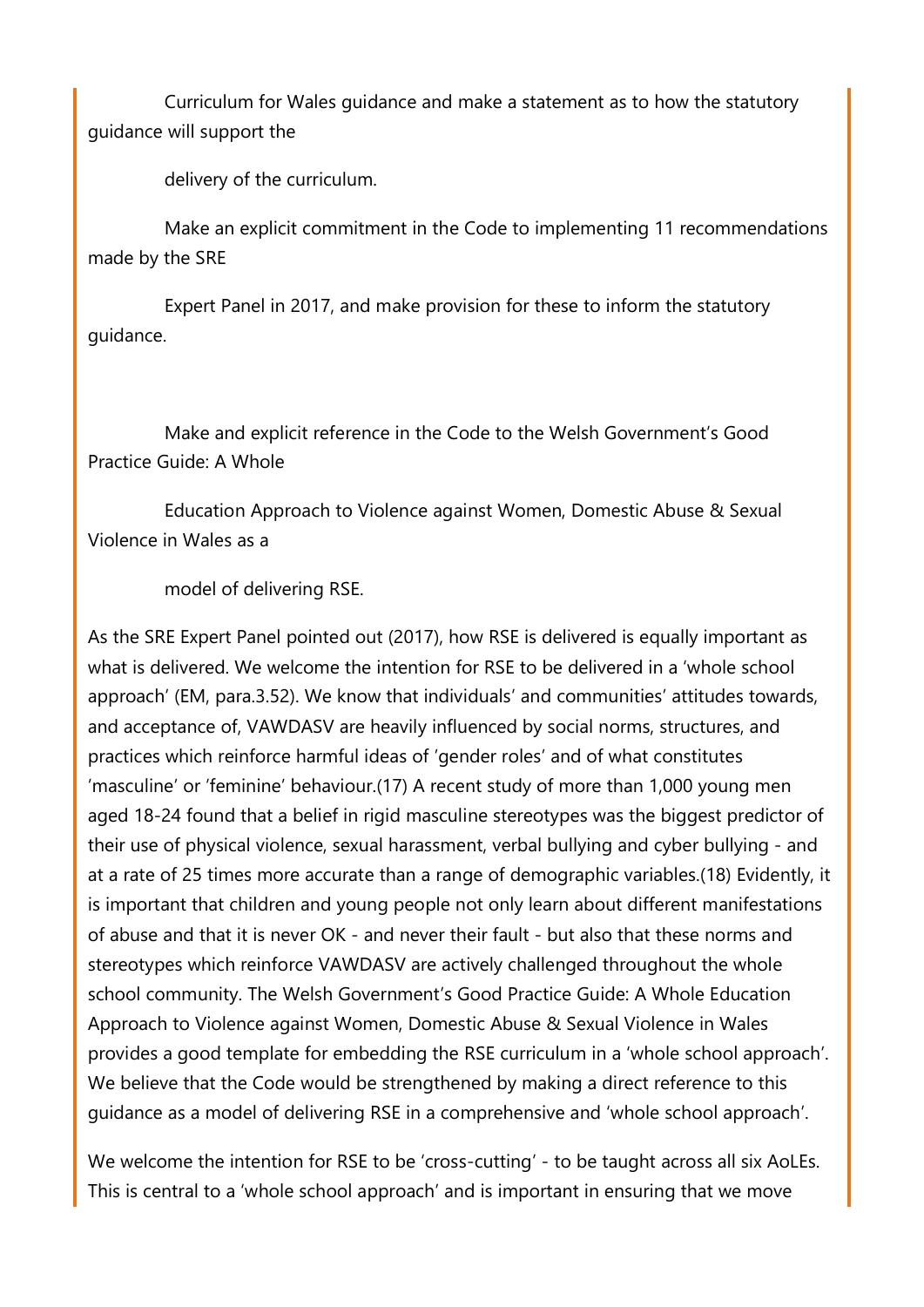away from a 'tick box' culture where, for example, children are considered to have 'been taught' about domestic abuse after receiving one isolated lesson in a period of 12 months. Welsh Women's Aid believes that facilitating children's understanding of RSE topics requires opportunities to learn about them in different contexts. Such opportunities, however, should bolster – not replace – lessons on specific RSE topics. Taking coercive control as an example, it would be very difficult for children and young people to recognise coercive or controlling behaviour in the context of different subjects (e.g. history, drama) without first having an understanding of the concept itself. The RSE code and statutory guidance needs to make clear the importance of retaining lessons on specific RSE topics while strengthening this learning in the wider curriculum. Without out this clarity we are concerned that some schools will fail to incorporate lessons dedicated to specific RSE topics into their curriculum.

Connected to this is the importance of meaningfully involving specialist services – e.g. domestic abuse, sexual violence, BME, disability, and LGBT services - in informing and supporting the delivery of RSE on a local level, not only in relation to the educational provision, but also in providing clear pathways to specialist support for those who need / want it. Given that the RSE Curriculum is intended to be delivered across the six AoLEs, this means that teachers across the whole spectrum of subjects will need to receive training on key aspects of RSE. It is very important that this training is delivered / supported by specialist services, both in terms of utilising their expertise, and in terms of offering support to staff, parents and pupils who are themselves survivors of VAWDASV.

While we welcome the proposal in the EM for the Code to be bolstered by statutory guidance which will "provide teachers and school staff with practical support to build high quality provision of Relationships and Sexuality Education" (para. 8.296), we are concerned that the Code itself does not intend to legislate on the delivery of the curriculum – only its content. We would recommend that, at minimum, the RSE Code include the established 'embedding principles' as set out in the Curriculum for Wales guidance and make a statement as to how the statutory guidance will support the delivery of the curriculum. We would further recommend that the Code explicitly commits to the 11 recommendations made by the SRE Expert Panel in 2017, and make provision for these to inform the statutory guidance.

## **1.3 Do you think there is a need for legislation to deliver what this Bill is trying to achieve?**

*(we would be grateful if you could keep your answer to around 500 words)*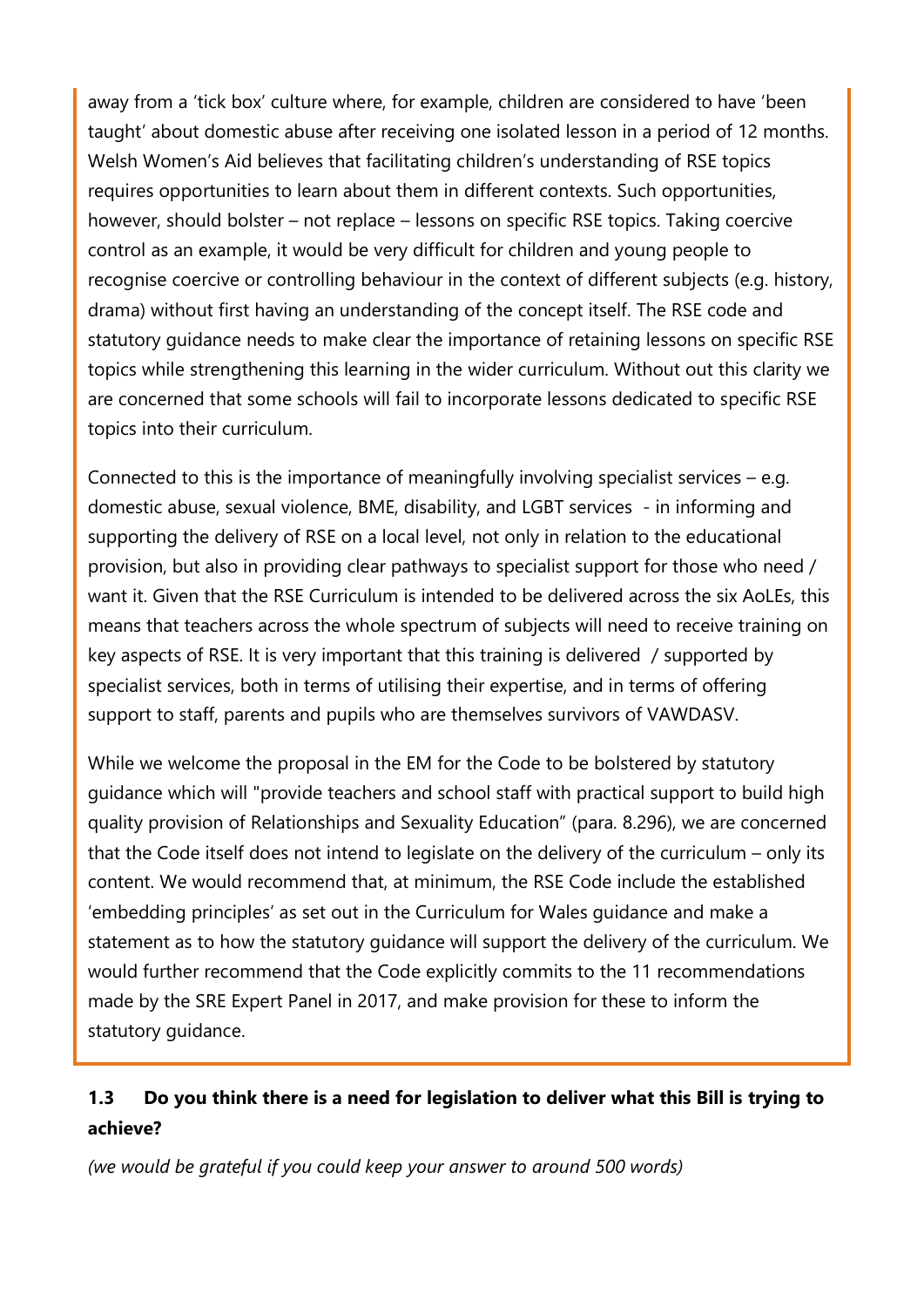Yes.

Welsh Women's Aid believes it is important to legislate in order to successfully deliver on the aims of the Bill. In relation to RSE, we already know that non-statutory provision has resulted in inconsistent RSE provision, both in terms of its quality and quantity. For example, Terrence Higgins Trust found that the vast majority of young people who responded to their survey were not taught about consent (75%) or LGBT relationships (95%), while as many as one in seven did not receive any RSE.(19) The Sex Education Forum and the National Education Union carried out a survey with 1001 young people across the UK and found that 20% were not taught about the signs of an abusive relationship, and 23% did not learn anything about how to tell if a relationship is healthy.(20) The Sex and Relationships Education Expert Panel highlighted that RSE in Wales was rarely inclusive, cautioning that: "without... legislative change SRE will remain a low priority for schools, be narrowly conceived, and children and young people's rights, needs, questions and concerns are not sought or met and where sex, gender, sexuality and relationship inequalities and inequities remain unchallenged and endure" (Welsh Government, 2017, p.10)". Welsh Women's Aid reiterates this caution. We believe that legislation is necessary to achieve the four purposes of the new curriculum for all pupils.

# **2. The Bill's implementation**

### **2.1 Do you have any comments about any potential barriers to implementing the Bill? If no, go to question 3.1**

*(we would be grateful if you could keep your answer to around 500 words)*

Yes - Professional Development

Concern 3

 Ring-fenced funding: there is no commitment to providing ring-fenced funding for professional learning for

in-service teachers and teacher training resources for Welsh RSE providers.

Concern 4

 Measures of quality: in the absence of detail on what is expected in terms of content and delivery, it is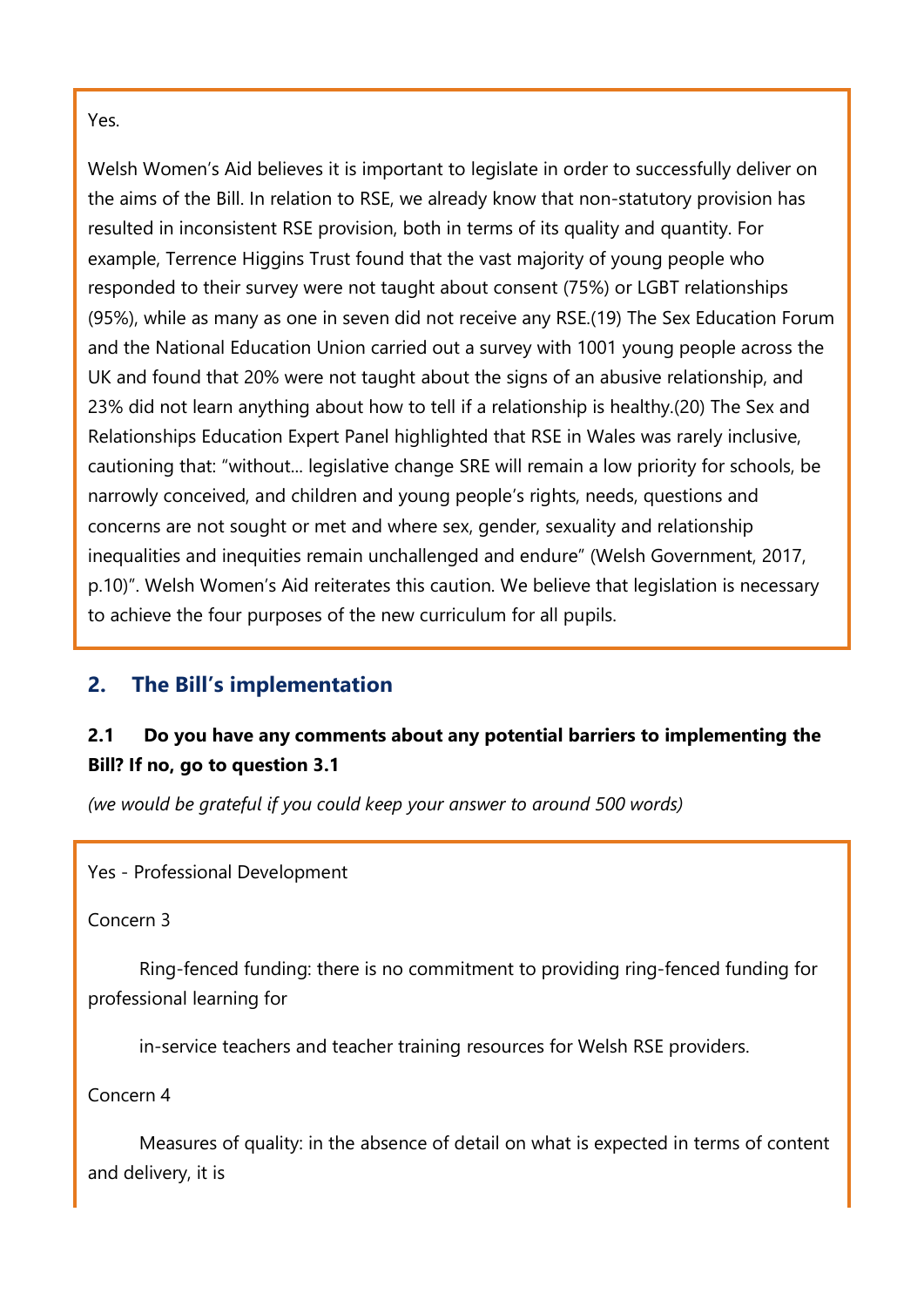difficult to envisage how what is delivered can be assessed for quality and progress in achieving the aims

of the curriculum.

#### Concern 5

 Specialist services: No detail has been provided about the role of specialist services in the development

 and delivery of the curriculum. Failure to involve specialist services will risk poor teaching /

 misunderstanding / avoidance of topics which require expertise, and the inadequate provision of specialist

support to staff, parents, and pupils who require it.

Recommendations:

Commit to providing ring-fenced funding for RSE professional development

 Commit to implementing all 11 recommendations by the SRE Expert Panel, either by way of the Code or

statutory guidance

 Identify key topics that must be taught within the broad thematic areas contained in the Code

 Make the role of specialist services in the training and delivering of RSE explicit within the Code and

 statutory guidance to draw upon their expertise and what they are already delivering with children and

young people in their local communities.

The SRE expert panel identified an urgent need for teacher training. However, very few teachers access or receive specialist RSE curriculum training. While we welcome the acknowledgement in the EM (para. 8.298) that "professional learning will be required in order for teachers to gain the knowledge and confidence to embed relationships and sexuality education within their teaching", Welsh Women's Aid is concerned that the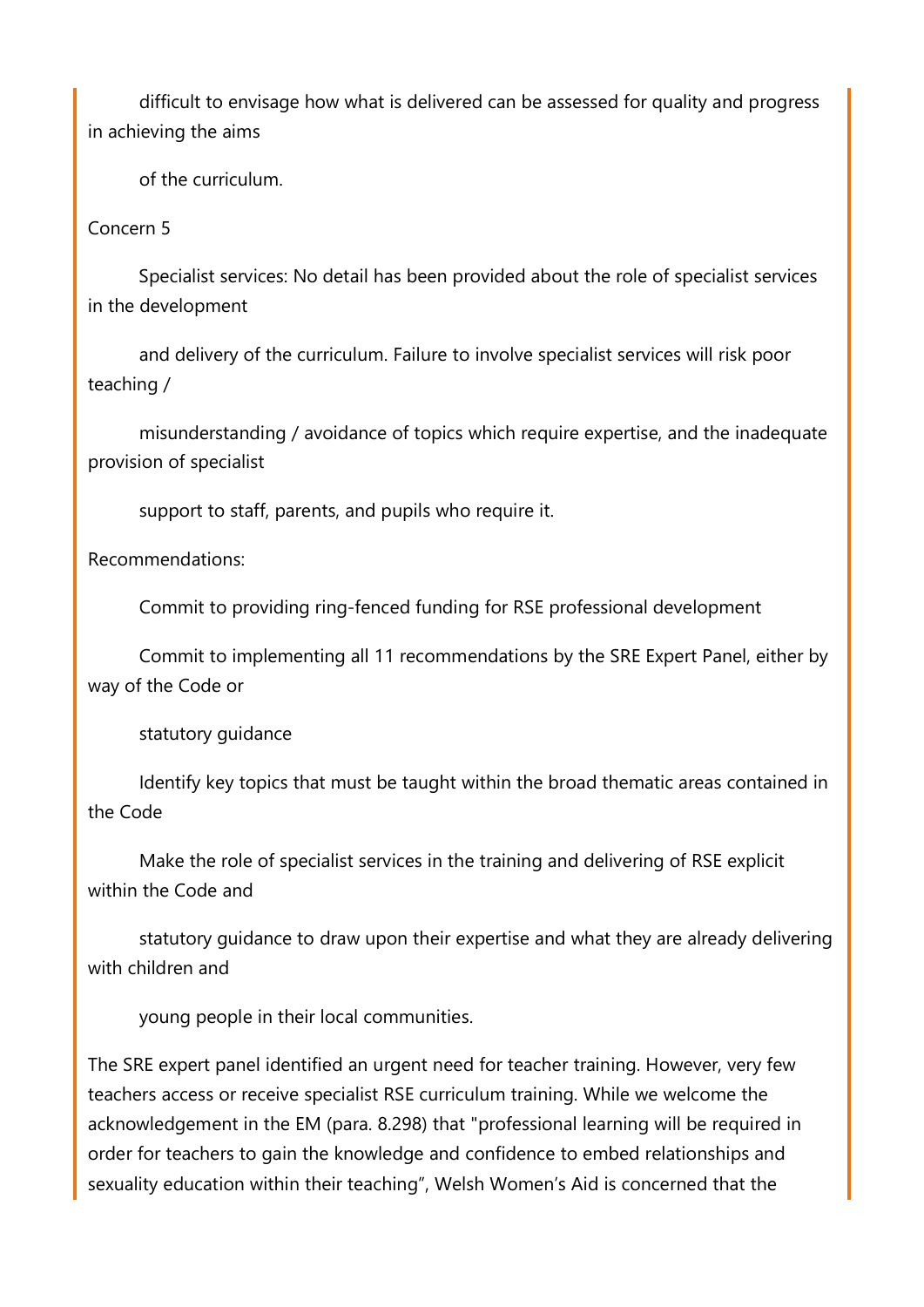commitments to improving and funding professional learning and resources for Welsh RSE providers within the Bill are too vague. There is no detailed commitment to improving or resourcing the professional learning for in-service teachers and initial teacher training and resources for Welsh RSE providers. There is also no commitment to ensure that, in line with the SRE Expert Panel recommendations, each school and local authority has a trained RSE lead – vital to co-ordinate a cross-curricular whole school approach.

Moreover, there is no commitment or detail on how training on specialist areas of RSE, especially sexual health and well-being, gender-based and sexual violence, LGBTQ+ rights and equity, child protection and abuse, will be informed and supported by those with expertise in these areas from the relevant sectors. The EM (para.8.300) suggests that "specialist external support" should be brought in only with the view to "equipping staff to deliver the curriculum themselves". While we endorse the aim for all staff to be equipped with the necessary skills and confidence to teach RSE, the importance of specialist input extends beyond this aim. Specialist input is necessary not only to ensure that the subject matters are properly understood by staff and communicated to the pupils, delivered in a trauma-informed approach; but also to build and strengthen schools' links with specialist services and identify clear and accessible referral pathways to specialist support; and to provide links to support for the staff who are being trained, as there will inevitably be professionals who are affected by VAWDASV attending the training. Specialist services are also experts in working with children and young people in their local community. For example, many of our member services deliver the Safety, Trust and Respect (STAR) suite of services – which already equip children and young people with understanding of healthy relationships, consent, gender equality, online relationships, etc. It therefore makes economic as well as practical sense to equip schools to draw on these expertise and resources already in their communities.

Section 3.132 of the Explanatory Memorandum notes that an enhanced £24m funding allocation for professional learning was made available over the years 2018/19 and 2019/20 "to allow schools to prepare for the new curriculum", and that further funding will be available in 2020/21 for the same purpose. While this is welcome, given that RSE is intended to be taught across the six AoLEs and employing a whole-school approach, this is going to require all teachers to (a) be able to identify opportunities for bolstering RSE lessons within their own specialisms; and (b) to be confident in discussing a range of RSE topics. The intention for RSE to be cross-cutting makes it an area that will require substantially more investment in training and creating support structures for staff to be able to deliver on this aspect of the curriculum. As such, we believe that it is necessary to have ring-fenced funding for RSE professional development.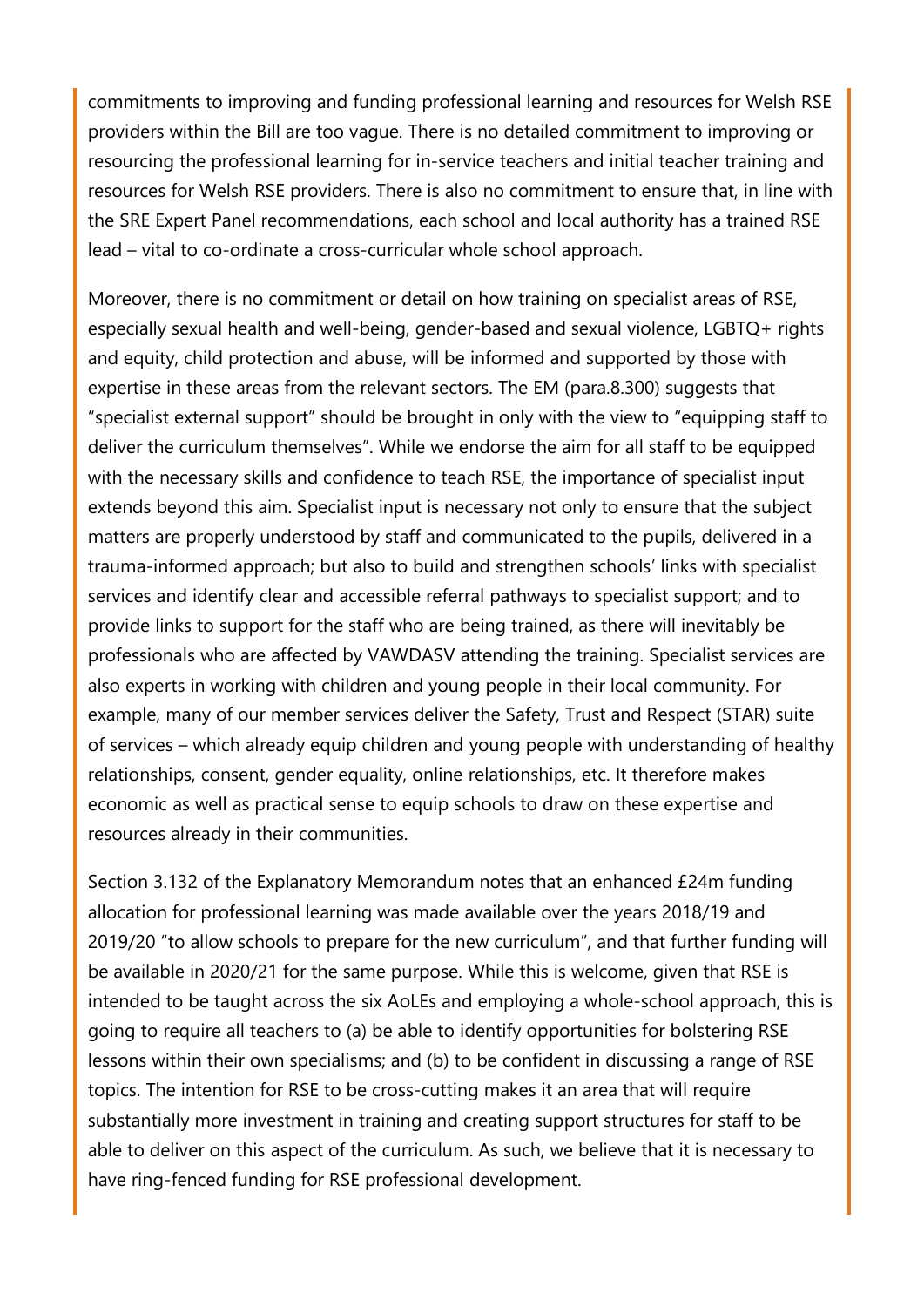Without dedicated funding for specialist training, and continuing access to specialist services (external and in-house), schools may either avoid covering perceived sensitive or challenging topics altogether or provide RSE in a way that fails to adequately safeguard and meet the needs of children and young people.

### **2.2 Do you think the Bill takes account of these potential barriers?**

*(we would be grateful if you could keep your answer to around 500 words)*

#### Answer: No

See response to question 2.1. Welsh Women's Aid believes that there must be a commitment in the Bill to ring-fenced funding for RSE professional development and for external RSE providers. We further believe that a delivery framework for the curriculum (including the key elements as recommended in the SRE Expert Panel report) should be included in the Bill / subordinate legislation.

### **3. Unintended consequences**

## **3.1 Do you think there are there any unintended consequences arising from the Bill? If no, go to question 4.1**

(we would be grateful if you could keep your answer to around 500 words)

One likely consequence of successfully embedding high-quality RSE in schools is that pupils, as well as staff and parents, are better able to recognise abusive behaviour; are able to recognise, challenge, and change social norms, attitudes and beliefs that condone VAWDASV; that they know how to get support; and feel more able to disclose experiences of abuse.(21) While this is a positive outcome, the impact on the child's safety and wellbeing is dependent on the response they get. Enabling children and young people to recognise abusive behaviour and ensuring that they feel able to disclose experiences of abuse is not enough. We must ensure that they are all offered support, and at the earliest point possible. This requires all school personnel to be trained in how to identify signs and symptoms of VAWDASV, as well as how to respond positively to a disclosure and be proactive about raising concerns about children's safety. Strong links between schools and specialist support services are also imperative, as this can facilitate earlier intervention to prevent abuse from escalating, as well as aiding the process of recovery for children and their families.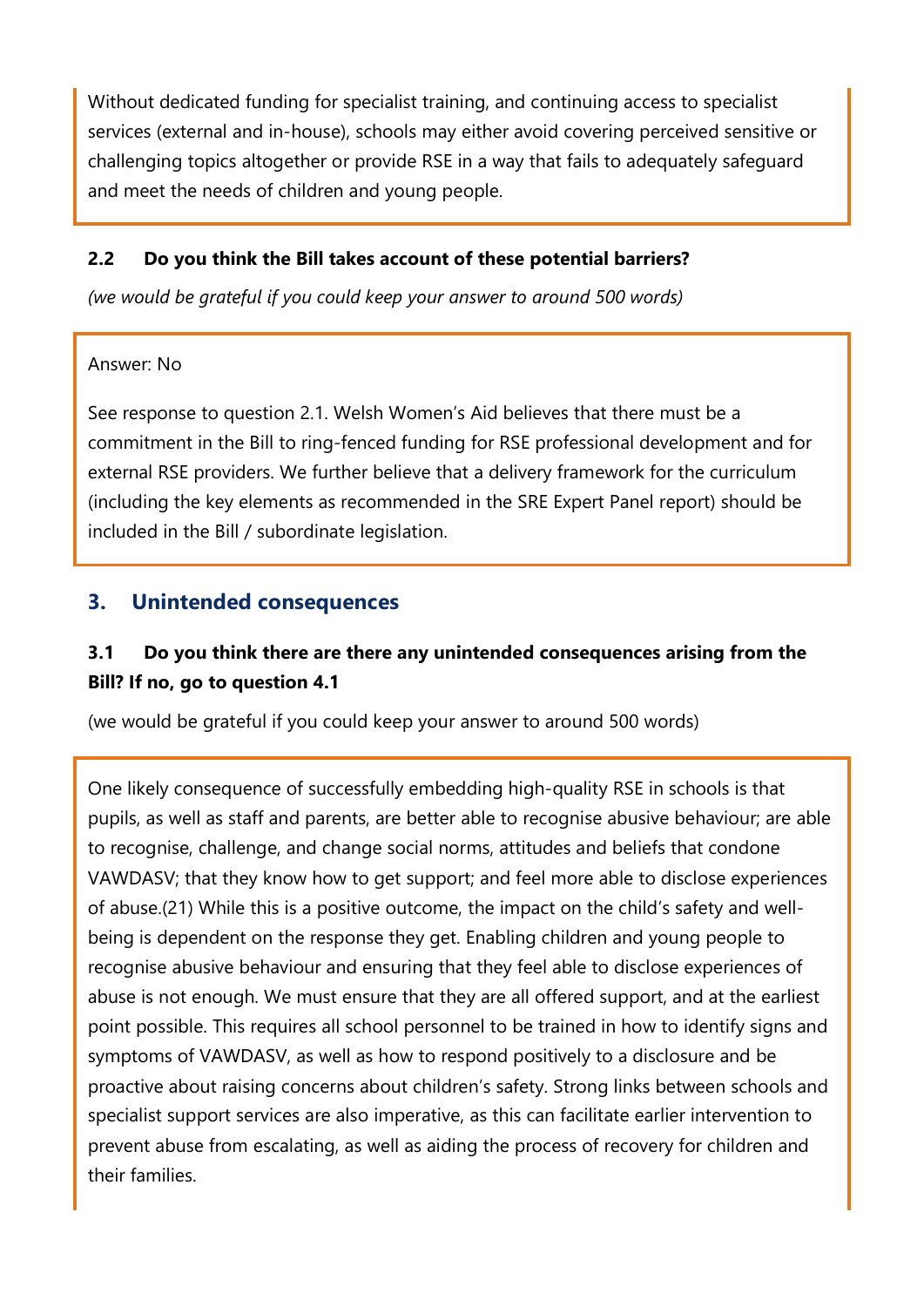However, the outcome of this is contingent on the adequate and sustainable resourcing of the specialist services. With increased disclosures and improved referral pathways to specialist services, the demand on these services is likely to increase. We already know that many children and young people experiencing VAWDASV do not get the support they require: some get no support, while others are supported only once they've reached the 'at risk' safeguarding threshold. This is unacceptable and can be seriously damaging for children and young people. Welsh Women's Aid therefore urge the Welsh Government to commit to additional and longer-term funding for children and young people VAWDASV services in anticipation of an increase in disclosures / referrals with the introduction of the RSE curriculum in 2022.(22)

## **4. Financial implications**

## **4.1 Do you have any comments on the financial implications of the Bill (as set out in Part 2 of the [Explanatory Memorandum\)](https://senedd.wales/laid%20documents/pri-ld13294-em/pri-ld13294-em%20-e.pdf)? If no, go to question 5.1**

*(we would be grateful if you could keep your answer to around 500 words)*

As stated in Q.3.1, Welsh Women's Aid welcomes the acknowledgement in the EM that professional learning will be required to enable teachers to gain the knowledge and confidence to embed relationships and sexuality education within their teaching. However, despite the allocation of funds for generic 'professional development', we are disappointed that we have yet to see a commitment to dedicated funding for professional development on RSE. Failure to adequately resource schools with the funding necessary to equip their staff with the skills and confidence to deliver RSE across the curriculum – supported by specialists – could seriously undermine the ambitions of the curriculum reform. Welsh Women's Aid believes that the Welsh Government must commit to providing ring-fenced funding for professional learning on RSE if the ambitions of the curriculum reform are to be realised.

# **5. Powers to make subordinate legislation**

**5.1 Do you have any comments on the appropriateness of the powers in the Bill for Welsh Ministers to make subordinate legislation (as set out in Chapter 5 of Part 1 of the [Explanatory Memorandum\)](https://senedd.wales/laid%20documents/pri-ld13294-em/pri-ld13294-em%20-e.pdf). If no, go to question 6.1.**

*(we would be grateful if you could keep your answer to around 500 words)*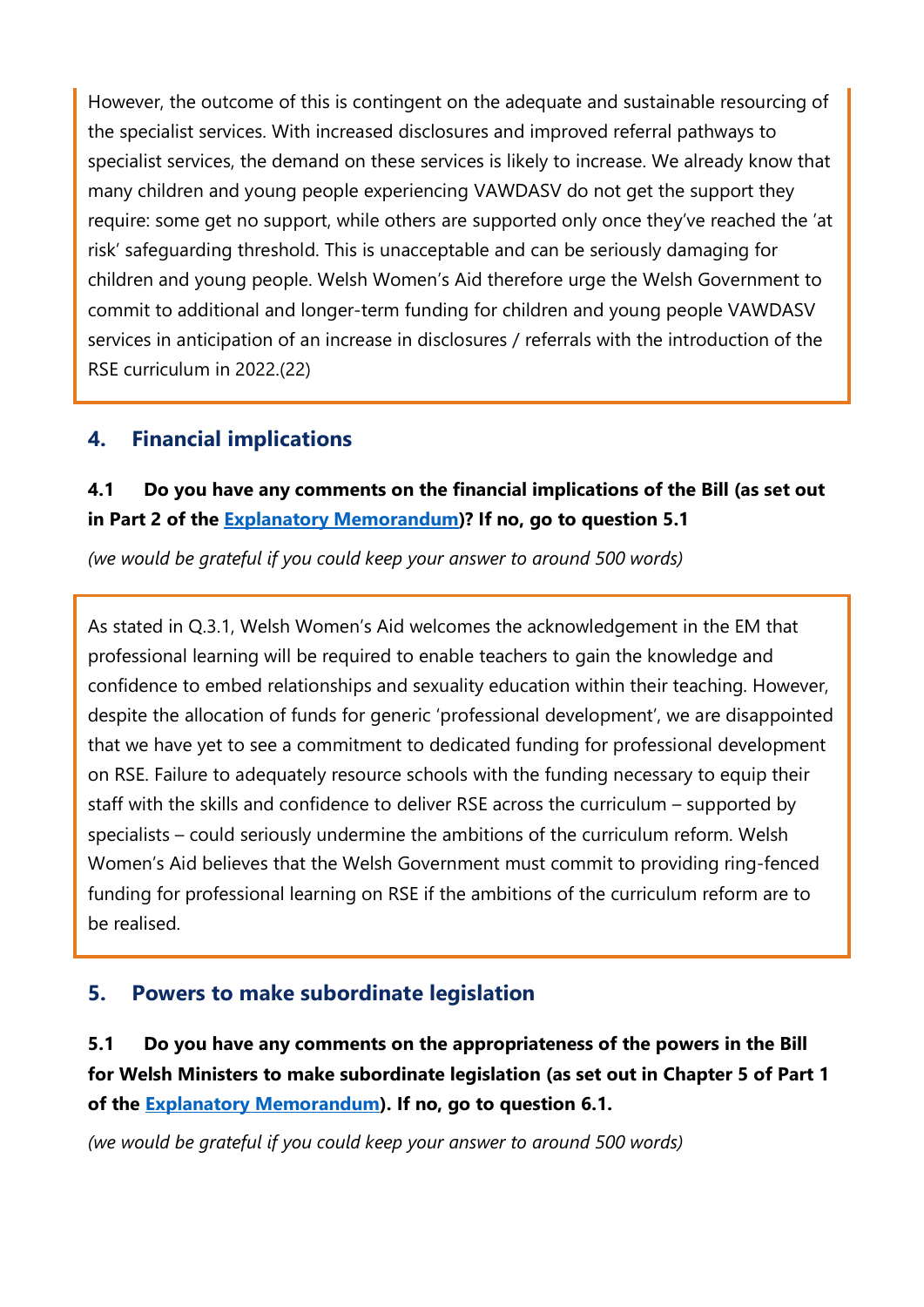### **6. Other considerations**

#### **6.1 Do you have any other points you wish to raise about this Bill?**

*(we would be grateful if you could keep your answer to around 1000 words)*

Yes.

Concern 6

Post-16 provision: the Bill makes no provision for post-16 RSE.

Recommendation:

 Include provision in the Bill for post-16 RSE, in line with the provision for post-16 RVE.

Welsh Women's Aid understands that the remit of this Bill primarily relates to the provision of education for those of compulsory school age. However, section 62 of the Bill requires head teachers of maintained schools to "ensure that teaching and learning in Religion, Values and Ethics is provided at the school for pupils [of post-compulsory school age] who request it". We are highly concerned that the Bill makes no similar provision for teaching and learning in RSE for pupils in post-compulsory education. This is a critical time for young people's relationships. This age group is at a higher risk of experiencing forced marriage,(23) and studies have shown that 16 to 19-year olds are the age group who are most likely to experience domestic abuse in their relationships.(24) The revision of the statutory definition of domestic abuse by the Domestic Abuse Bill to include 16 and 17 year olds makes it even more important that the 16+ age group have an understanding of domestic abuse and of their right to support. This is also the age when they are likely to be having their first sexual relationships and therefore it is crucial that they have an understanding of consent and how to have positive sexual relationships.(25)

Concern 7:

 That teaching will be inconsistent due to lack of shared understanding of key RSE concepts.

Recommendation:

No.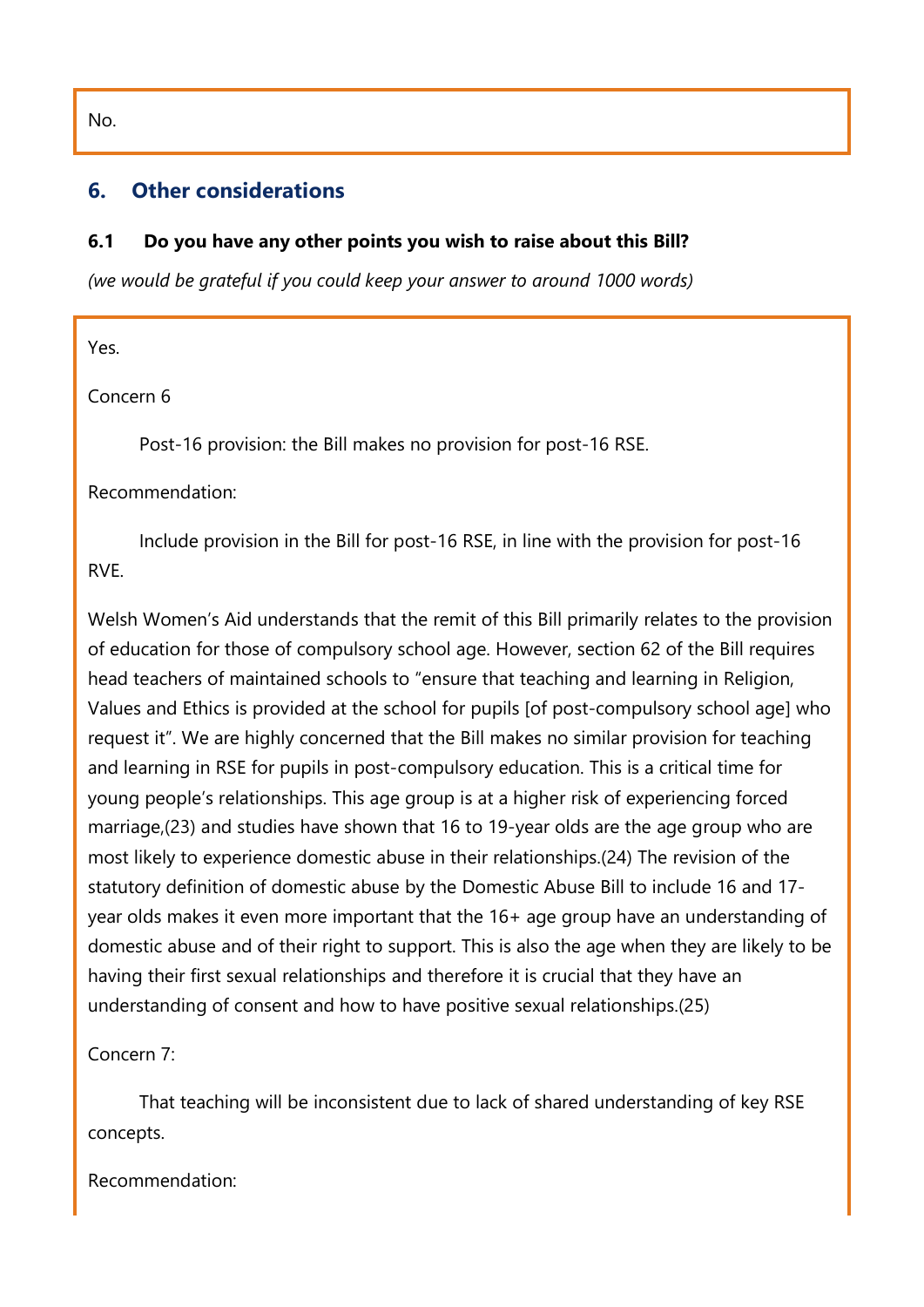Make provision in the Code for the inclusion of the glossary produced by the RSE Expert Panel in the

statutory guidance.

RSE is a specialist area. In order to improve consistency of teaching, there needs to be a shared understanding across Wales of the key concepts used in the forthcoming Code and guidance. Welsh Women's Aid would recommend using the glossary produced by the SRE Expert Panel, which could be updated if and when required, in recognition of the fact that the RSE is to be a "living" curriculum. We believe that the Code should make a provision for this Glossary to be included in the statutory guidance.

#### Concern 8:

 Health and Well-being Area of Learning and Experience: Some of the phrasing in the guidance suggests

 that it is children's responsibility to keep themselves safe. This view can lead to victim-blaming and can

deter survivors of abuse from disclosing and seeking support.

Recommendation:

 Ensure that the curriculum guidance and legislation focuses on the rights of children to be safe, removing

 any reference that could be interpreted as placing the responsibility on the child for being abused.

It is imperative that survivors of any form of abuse are never blamed, or made to take responsibility, for being abused. Research has shown that victim-blaming is prevalent, even among organisations whose responsibility is to safeguard children, and that often, the attitudes held by practitioners prevent them from seeing that the way they talk to / about the child attributes blame to the child.(26) This can discourage children and adults from coming forward to seek support.(27) Tackling these attitudes and looking at the way language can be used to reinforce / challenge victim blaming should be part of professional development for RSE; but this also needs to be reflected in all publications on the curriculum.

The following phrase in the "What Matters Statements" for the Health and Well-being AoLE – that children "need to be aware of how to keep safe" – suggests that personal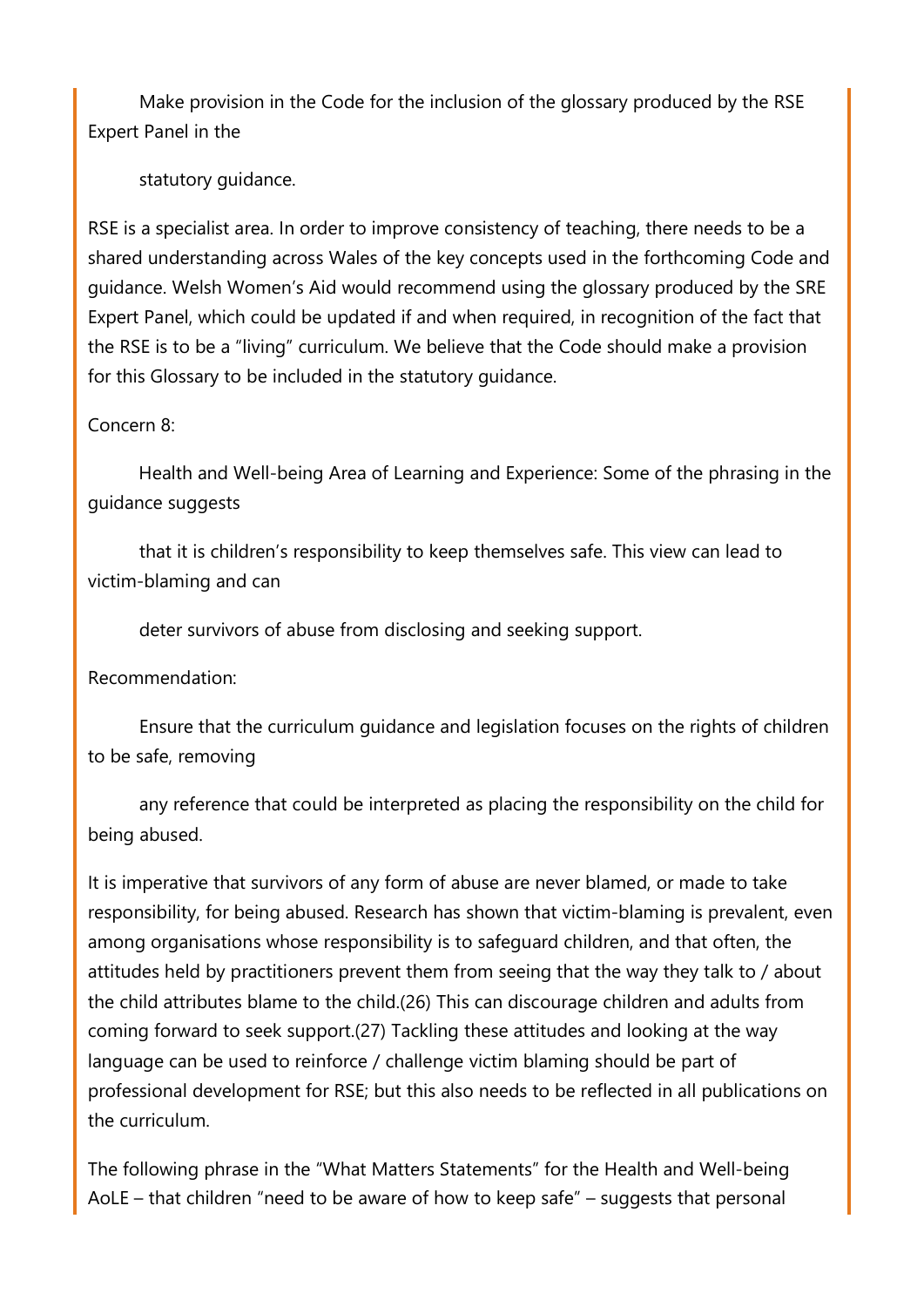safety is something that children have a responsibility to ensure. Although we do not believe that this is the intended meaning, it is possible that it will be interpreted as such. To avoid any risk of misunderstanding, we would advise rephrasing the sentence to something like: children "need to be aware of their right to safety".

### Concern 9:

 Findings and Recommendations by the SRE Expert Panel: It is not clear how the recommendations of the

 SRE Expert Panel, which the Minister for Education accepted, are informing the development of the Code

and statutory guidance.

### Recommendation:

 Publish a ministerial update on the progress made in delivering on these recommendations.

 Make a commitment in the RSE Code to implementing of all these recommendations.

Sections 3.28 to 3.31 of the EM summarise the context and remit of the Expert Panel's review of SRE in Wales back in 2017. Some of the findings and recommendations are highlighted in these sections. Section 4.16 of the EM states that these "recommendations have informed the approach to developing the relationships and sexuality education curriculum".

While it is clear that some of these recommendations have been taken on, no explanation has been provided for why other recommendations - e.g. for a dedicated RSE lead with protected hours in each school, and for a dedicated RSE local authority lead to work with the consortia – appear not to have been addressed. We believe that the RSE Code would be strengthened by committing to implementing all the recommendations made by the expert panel.

### Concern 10:

 The process of developing the Code and statutory guidance: There is a lack of clarity around the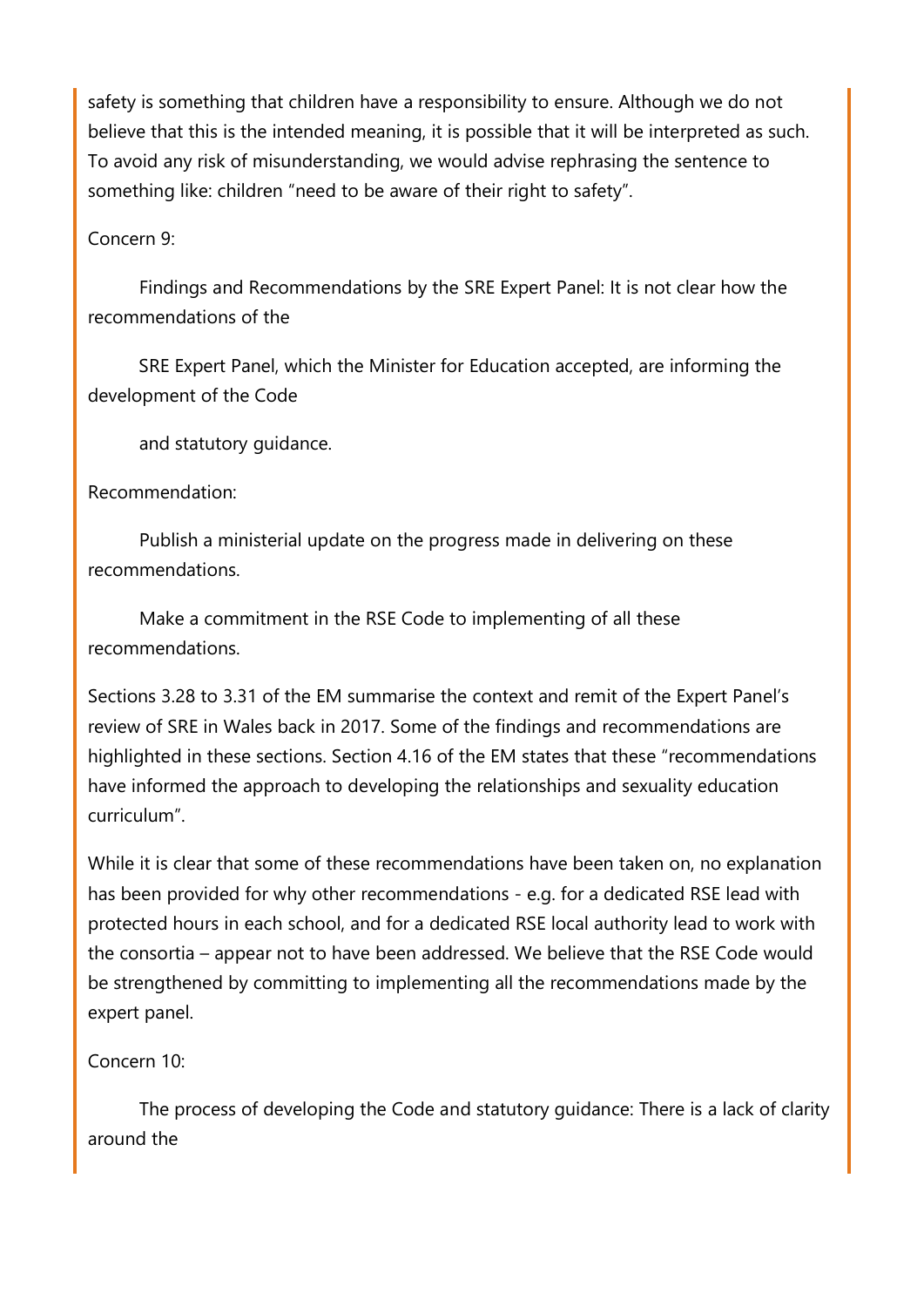involvement of children and young people and those with experience of creating and delivering RSE in the

development of the Code and statutory guidance.

#### Recommendation:

 That Ministers draw up and make public an engagement plan that enables pioneer schools who have

 already been involved in co-constructing the proposed RSE curriculum with children and young people for

 the past two years to share their expertise and experience; and for children and young people to be

 meaningfully involved in developing the Code and statutory guidance, using the participatory methods

already successfully trialed by pioneer schools

Welsh Women's Aid welcomes the opportunity to participate in the RSE Working Group to contribute to the development of the RSE Code and statutory guidance alongside other organisations with expertise in different topic areas. We are concerned, however, that there is a lack of clarity around the involvement of children and young people in the process (as is their right under Article 12 of the UNCRC), as well as those with experience of creating and delivering high quality RSE. The Rights of Children and Young Persons (Wales) Measure 2011 requires Ministers to have due regard to Part I of the UNCRC when exercising any of their functions, including provision proposed to be included in an enactment. It is not clear how this has been done in relation to the Bill – in particular the provision for the RSE Code. It is also unclear how those with RSE expertise in curriculum design and implementation are to be involved in the process.

For the RSE curriculum to be meaningful to children and young people and of high quality, we believe that the process of its construction should be an iterative one between the Working Group, the Involvement Group, RSE experts (both academics and practitioners), and children and young people. We would recommend that the Ministers draw up and make public an engagement plan that enables pioneer schools who have already been involved in co-constructing the proposed RSE curriculum with children and young people for the past two years to share their expertise and experience, and for children and young people from a diverse range of backgrounds – including those with lived experience of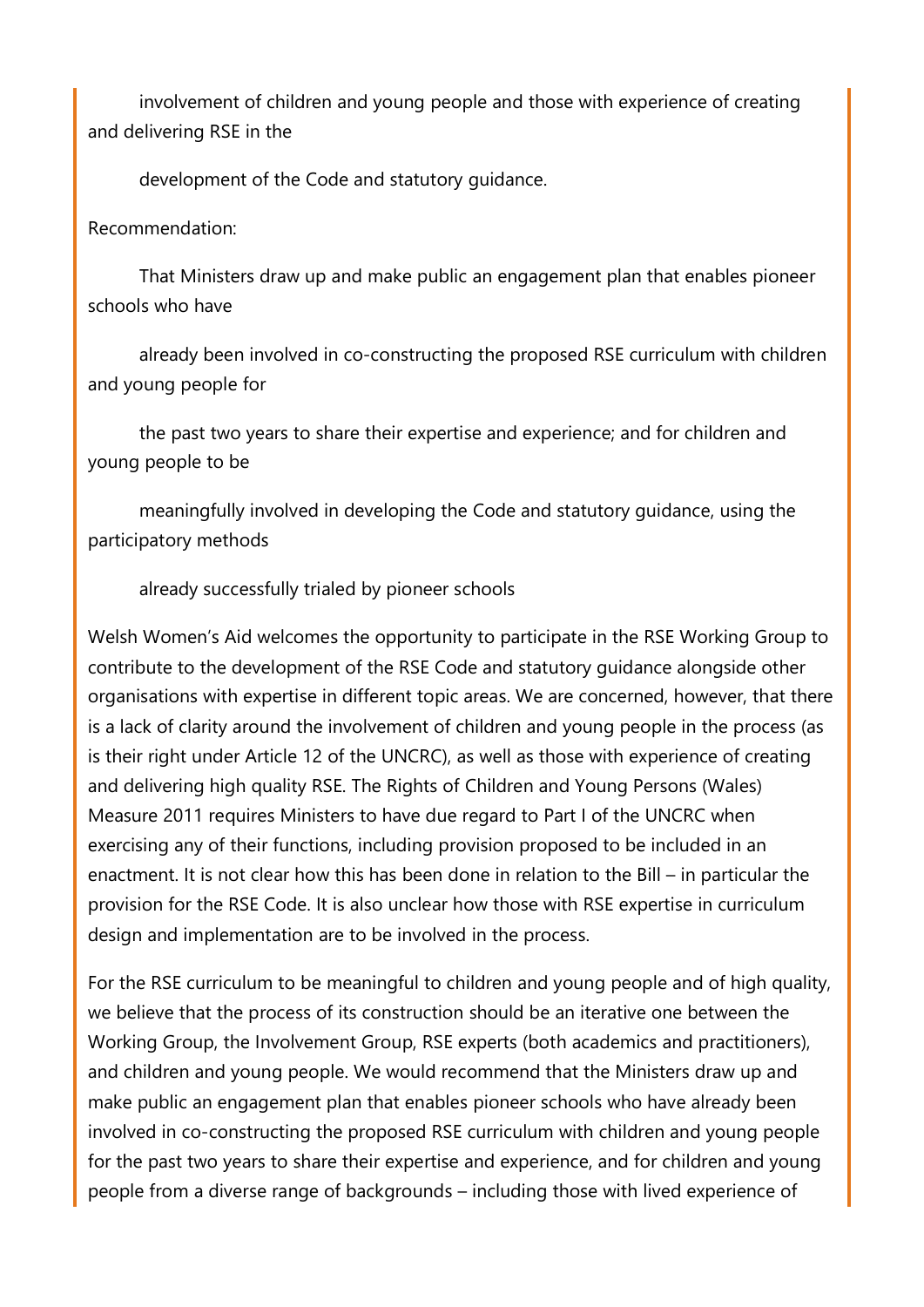VAWDASV - to be meaningfully involved in developing the Code and statutory guidance, using the participatory methods already successfully trialed by pioneer schools.(28)

List of references

(1) Letter from the Minister for Education regarding the Bill's provisions as they relate to Religion, Values and Ethics ("RVE") and Relationships and Sexuality Education ("RSE") - 12 August 2020

(2) Renold and McGeeney (2017) The Future of the Sex and Relationships Education Curriculum in Wales. Welsh Government.

(3) Estyn (2017) A Review of healthy relationships education.

(4) NSPCC (2015) 'Safeguarding Teenage Intimate Relationships (STIR) Connecting online and offline contexts and risks'. See also L. Radford, et al., 'Child abuse and neglect in the UK today', NSPCC, 2011.

(5) NSPCC (2016) 'Childline Annual Review 2015/16: It turned out someone did care'.

(6) School Health Research Network survey of 35,071 students from 87 secondary schools in Wales (SHRN, 2015).

(7) https://learning.nspcc.org.uk/media/1661/statistics-briefing-harmful-sexualbehaviour.pdf

(8) Welsh Women's Aid (2019) Children Matter: Children and young people experience violence and abuse too

(9) ibid.

(10) Home Office and Commonwealth and Foreign Office (2020) Forced Marriage Unit Statistics 2019.

(11) https://bawso.org.uk/assets/Uploads/FGM-Info.pdf

(12) Ministry of Justice (2020) Family Court Statistics Quarterly.

(13)Ministry of Justice (2017, 2018, 2019, 2020) Family Court Statistics Quarterly.

(14) Welsh Women's Aid (2019) Children Matter: Children and young people experience violence and abuse too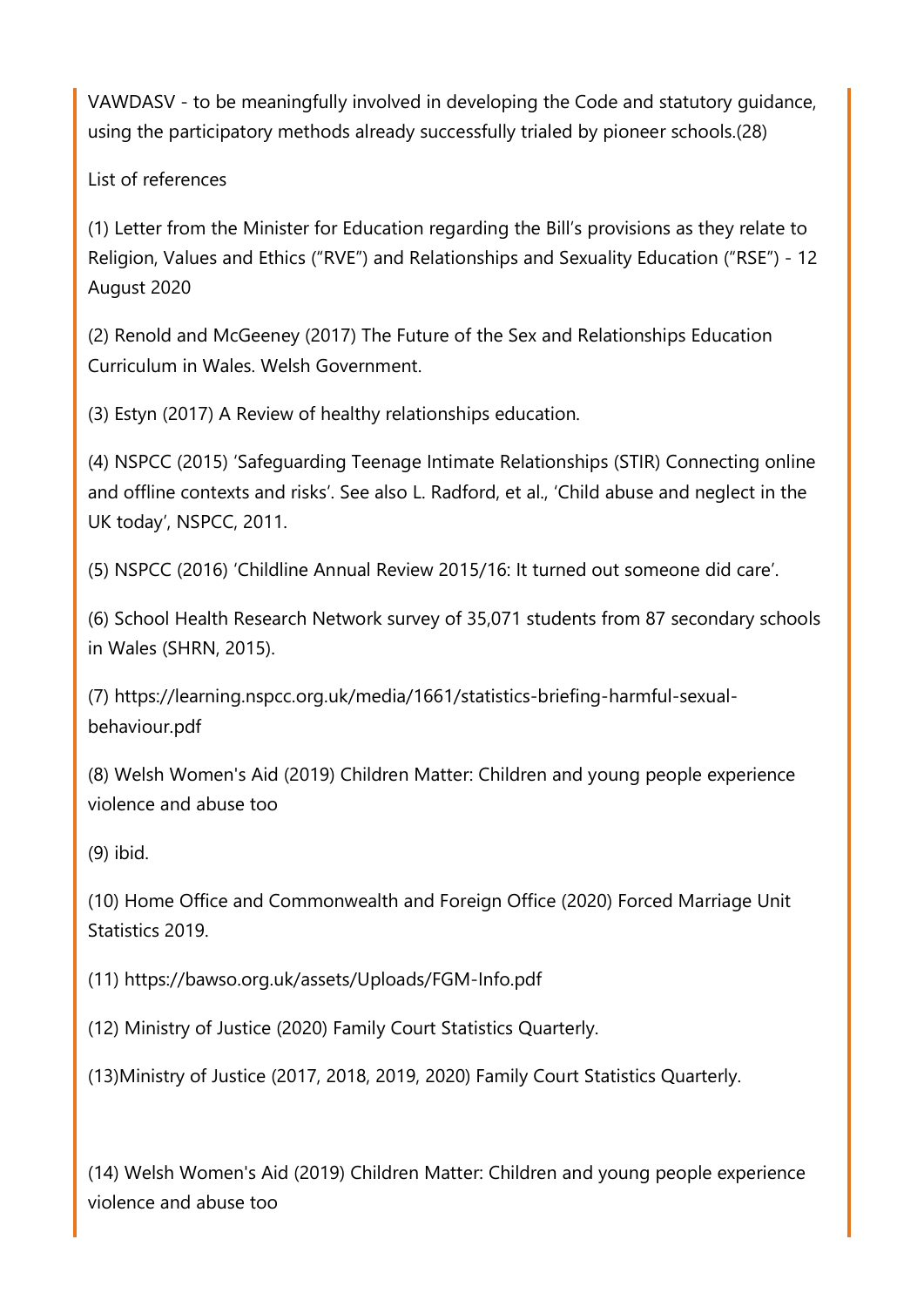(15) House of Commons Women and Equalities Committee (2016) Sexual harassment and sexual violence in schools [online]. See also Safe Lives (2016) Safe Young Lives: Young People and domestic abuse.

(16) Hollis, V and Chruchhill, G (2018) Understandings children's and teachers' views of the NSPCC's Speak out Stay safe programme. London: NSPCC. See also Walsh, K., Zwi, K., Woolfenden, S., and Shlonsky, A (2015) School-based education programmes for the prevention of child sexual abuse. Cochrane Database of Systematic Reviews.

(17) UN Women (2015) A Framework to Underpin Action to Prevent Violence Against Women.

See also World Health Organisation (2019) RESPECT Women: preventing violence against women.

See also The Men's Project & Flood, M (2020), Unpacking the Man Box: What is the impact of the Man Box attitudes on young Australian men's behaviours and wellbeing? Jesuit Social Services: Melbourne.

See aslo Heilman, B., Barker, G., and Harrison, A. (2017). The Man Box: A Study on Being a Young Man in the US, UK, and Mexico: Key Findings. Washington, DC and London: PromundoUS and Unilever.

See also Scottish Government (2014) Young People's Attitudes To Violence Against Women Report On Findings From The Young People In Scotland Survey 2014.

(18) The Men's Project & Flood, M (2020), Unpacking the Man Box: What is the impact of the Man Box attitudes on young Australian men's behaviours and wellbeing? Jesuit Social Services: Melbourne.

(19) Terrance Higgins Trust (2016) SRE: Shh… No Talking. LGBT-inclusive Sex and Relationships Education in the UK. London. Terrance Higgins Trust.

(20) Sex Education Forum (2018) Young people's RSE poll. NCB.

(21) Hollis, V and Chruchhill, G (2018) Understandings children's and teachers' views of the NSPCC's Speak out Stay safe programme. London: NSPCC.

(22) Welsh Women's Aid (2019) Children Matter: Children and young people experience violence and abuse too.